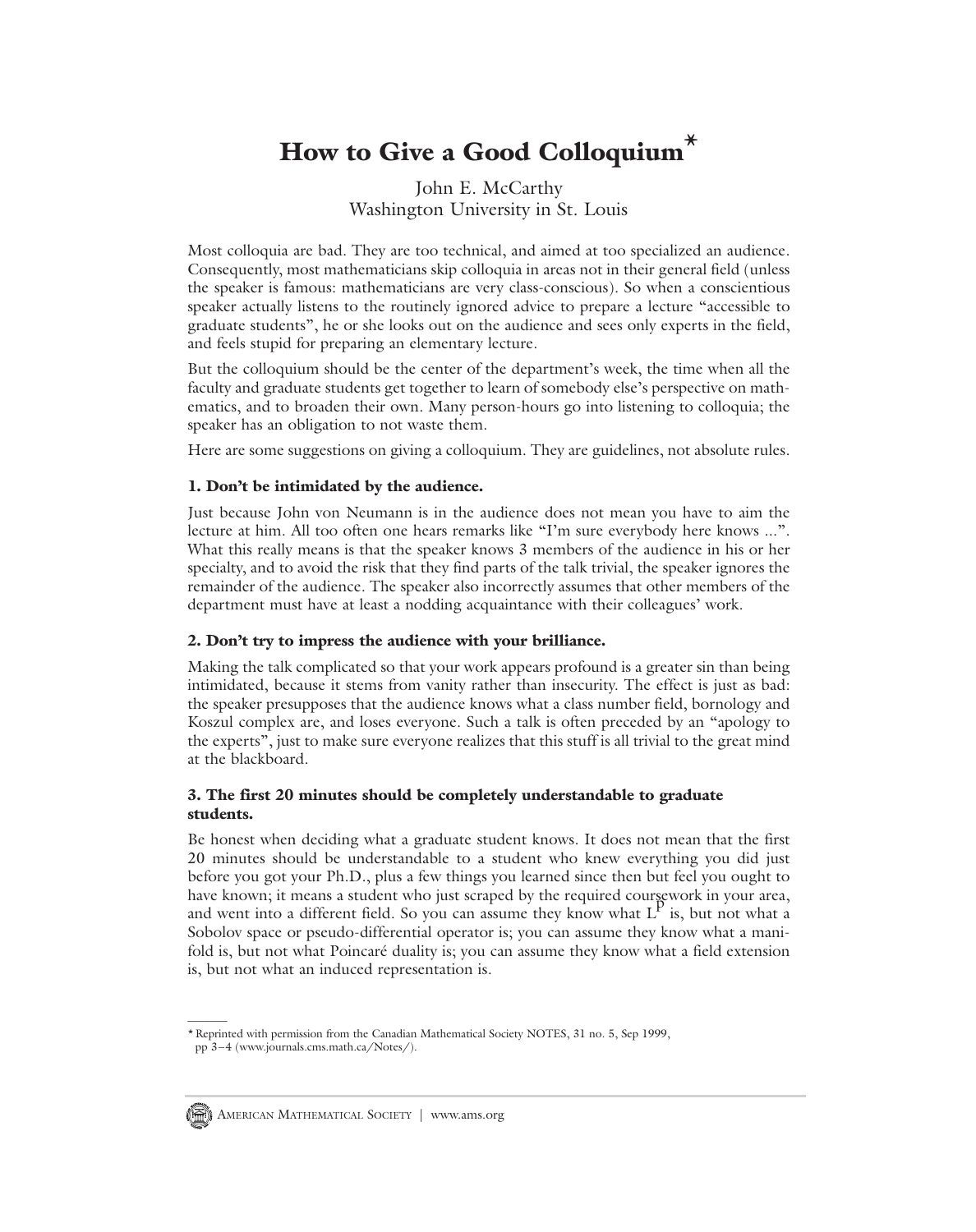## **4. Carry everyone along.**

The rest of the talk, except perhaps for the last 5 minutes, should be understandable in outline, if not in every detail, by an alert (but not brilliant) student. This means giving informal descriptions along with (or instead of) formal definitions; explaining examples of what you are talking about; and periodically regrouping so that the audience can understand what the main idea is. Even the theorems do not have to be stated precisely: you can add the hypothesis that something be "nice" without saying exactly what "nice" means.

## **5. Talk about examples.**

Choose an example that illustrates the main point of the theorem. If you have a theorem that applies to all strictly pseudo-convex domains, but is non-trivial on the ball, just talk about the ball. Don't strive for generality. And if there are no examples that you can explain in the course of the talk, then the theorem is probably not suitable for a colloquium talk.

## **6. Prove only tautologies.**

Often the original definition of an object is not the way you want to think about it as your talk develops. It is useful to prove the (perhaps trivial) equivalence of two different ways of looking at something, so the audience can actually see the connection rather than having to take it on faith.

Proving a real theorem, though, is pointless; nobody will understand the proof, not even those in the audience whom you assume are experts.

# **7. Put the theorem in context.**

Discuss the history of the problem — how it is connected to earlier results, and how it relates to the major problems in the field.

## **8. Pay attention to the audience.**

When teaching calculus, you know (or should) that looking at students' faces is a good way of gauging how they are following the material, and whether you need to slow down, or to go back over what you have just done. Do the same when giving a colloquium (and just because one person in the front row is nodding in agreement does not mean that everyone is following).

I was once at a colloquium where, 3 minutes into it, a member of the audience asked "could you define a von Neumann algebra please?" The audience member, as the speaker knew, was an expert in von Neumann algebras. The question clearly meant "You are pitching this talk at too high a level — make it more elementary." Unfortunately, the speaker did not get the hint, gave a quick definition, and proceeded to give a very erudite talk that at most 2 of the 40 people in the audience could follow at all.

## **9. Don't introduce too many ideas.**

I once went to a talk (given to an undergraduate audience), in which the speaker started out by defining a manifold, and 30 minutes later was talking about Chern classes. This was ridiculous. Even though he defined everything logically necessary to understand the definition, nobody who started out not knowing what a manifold was could have absorbed all the ideas necessary to understand what a Chern class is.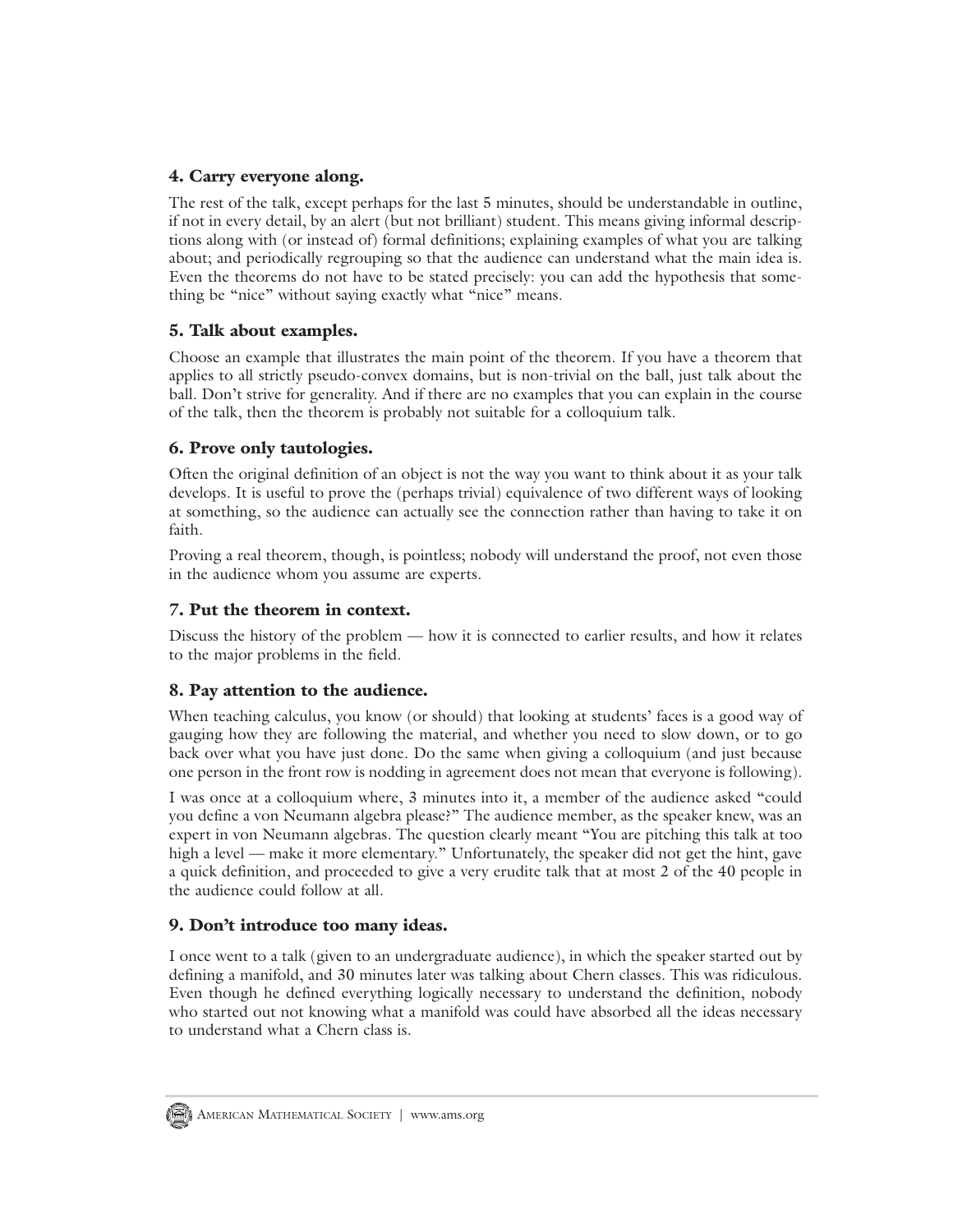We know that, when teaching calculus, one cannot on the first day of class give the definition of a limit, derivative and integral and go on to prove the fundamental theorem of calculus. So, too, every member of the colloquium audience can only take in a couple of new concepts. If you introduce too many, the audience will cease to understand you.

## **10. Write an abstract.**

The main purpose of the abstract is to advertise your talk and to attract people's interest. It should also indicate the level at which the talk will be pitched, and what prerequisites will be assumed. Be honest — if you say your talk is accessible to graduate students, make sure that it is.

## **11. Find out in advance how long the colloquium is, and prepare accordingly.**

Some are 50 minutes, some are 60 minutes (ours are 57 minutes long, after the audience settles down and the introduction is made). It is all right to end 5 minutes early; it is not all right to end 5 minutes late.

## **12. Don't use an overhead projector.**

It is possible to give a good talk with an overhead projector, but most people are better off without them.

Even if you can resist the temptation to go too fast, there is still the insuperable problem that material does not stay around long enough. During a blackboard talk, if I forget what  $T_1$  is, or was not paying attention when it was defined, I can look at the other side of the board and be reminded. In a well-designed lecture hall with plenty of blackboard space, you should have to erase something only after it has been on the board for at least 30 minutes; the important things can stay unerased for the whole lecture.

If you have complicated pictures to show, then you may be forced to use an overhead projector. Try to set it up on one side, so that you still have plenty of blackboard space for the non-pictorial part of your talk.

#### **13. You do not have to talk about your own work.**

There is much to be said for talking about somebody else's work. Unless you happen to have recently revolutionized the field, your latest theorem is probably pretty technical, and by the time you explain everything necessary to understand the statement, you will have lost much of the audience. But if you are willing to talk about somebody else's work, you can (i) choose a more important theorem and (ii) more easily simplify it to get the big idea across (if you sweated for 6 months to get the extra epsilon in the theorem, you will want to include it; if somebody else sweated for 6 months, you can easily drop it).

It is, of course, rare for a colloquium speaker not to mention his or her own work, and it is perfectly legitimate to want to let the audience know what you have been doing. But you should give a broad overview of the field, and wait till the end to describe your latest contribution.